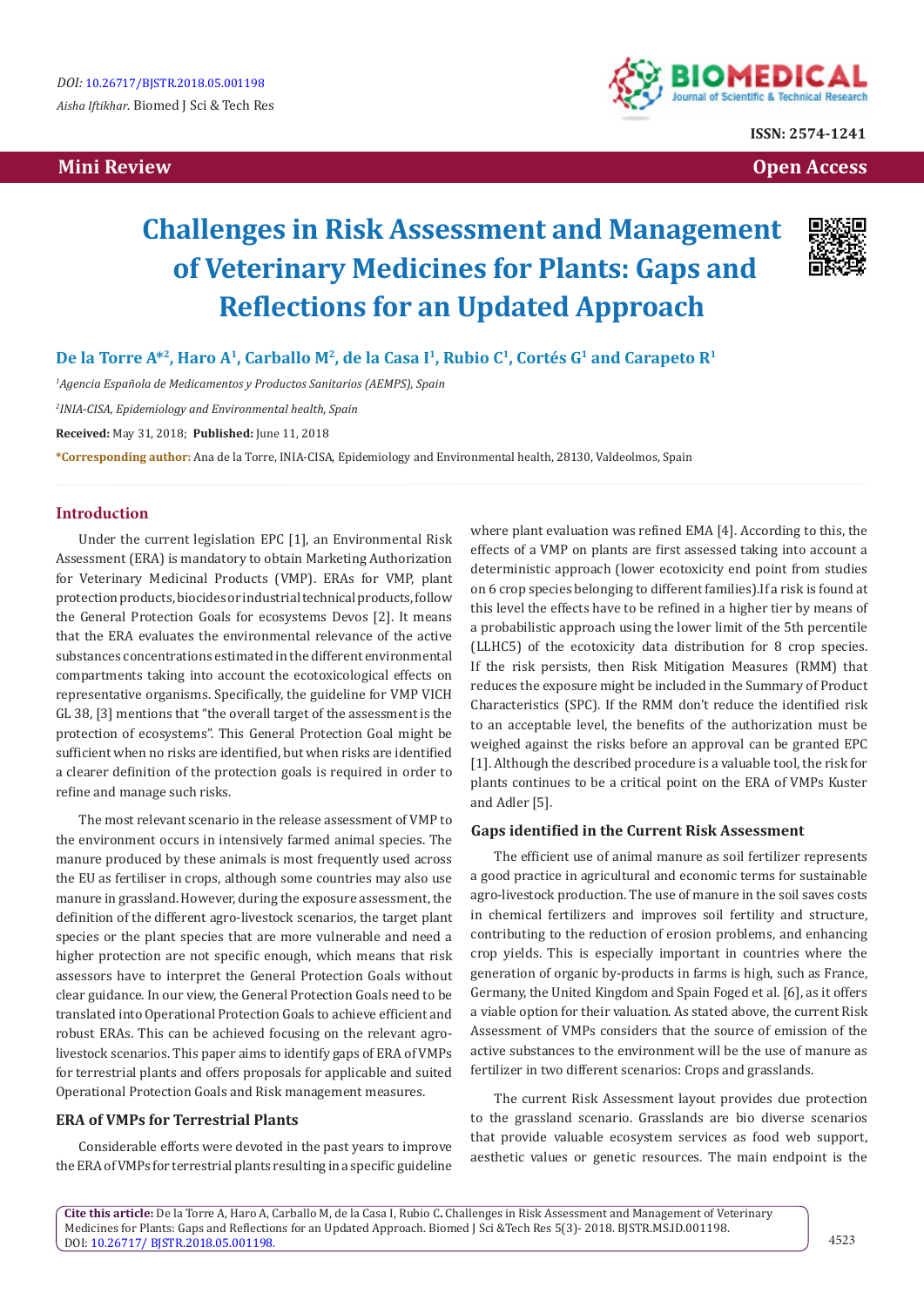maintenance of biodiversity Garcia-Alonso and Raybould [7] which in practical is achieved in the current Risk Assessment by means of the probabilistic approach that aims to protect 95% of vegetal species. In the crop scenario the identification of key plant species associated to agricultural uses of manure should be mandatory, as each crop field will based in a single plant species. Key plant species for a given scenario are major taxonomic or functional groups that support the landscape. The current Risk Assessment focuses in the protection of 95% of plant species. In our view, this constitutes a gap in the Risk Assessment of VMP as, in the crop scenario, the protection of crop plants, should be specially considered.

Manure management is mainly restricted to geographical areas where livestock activities are concentrated because manure transportation usually represents an additional cost. The most representative scenario for agricultural landscape in livestock areas is winter cereals according to the guideline for VMP VICH GL 38, [3], especially barley and wheat, although maize and sunflowers are becoming increasingly important Left et al. [8] In fact, around 50% of the agricultural surface of the European Union is based in crop species of the Poaceae family (cereals and fodder) EUROSTAT [9]. This would constitute another gap in the Risk Assessment as the Poaceae family (monocotyledonous) might be underrepresented in the ecotoxicological data.

Off-crop areas (neighbouring crop areas with wild plant species where the manure is not intentionally applied), together with grasslands are especially relevant in the associated livestock activities, like apiculture. The maintenance of the flora biodiversity is a relevant parameter for the viability of honeybees and others pollinators in the Mediterranean scenario Asensio et al. [10]. This scenario is not specifically covered by the current Risk Assessment and this might be a third gap. Nevertheless it should be kept in mind that the protection of this specific scenario might be already considered when assessing the grassland scenario. According to the different entities of protection and spatial contexts, we can translate the General Protection Goal in two different Operational Protection Goals in order to cover the identified gaps. The first one, in crop-areas, will focus on the ecological functions that support the provisioning services of crop production. The second Operational Protection Goal, in the off-crop areas and grasslands, will focus in the maintenance of biodiversity to provide cultural, regulating and supporting services.

#### **Proposal of Operational**

Other regulatory frameworks, e.g. Plant Protection Products EC [11] have considered the human interests and the environmental interests when defining the protection goals for plants. To our view, it is useful for the risk assessment process bringing some aspects of this approach to the current ERA of VMPs. In the Risk Assessment of VMPs the General Protection Goal could also be translated into two Operational Protection Goals in order to cover the identified gaps:

**Operational Protection Goal 1:** The Protection of Human Interests: For the farmers' benefit, the first Operational Protection Goal should be ensuring that the VMP is not a risk for sustainable

**Operational Protection Goal 2:** The protection of Environmental Interests: As the current framework recommends the use of LLHC5 as the ecotoxicological endpoint of the probabilistic risk assessment to protect 95% of plant species, the protection of the structure and biodiversity of grassland is covered. Off-crop plants in the margins of the cropped area would also benefit from this protection goal.

**Challenges for the implementation of Operational Protection Goals in plants:** For the protection of sustainable agricultural production, the main challenges are

a) The identification of the key crop species over which manure is spread, and

b) To generate a risk-based approach based on the relevance of key crop species for production of food, feed and other products for human agricultural use. Regarding non-crop species, the interest of Protection Goals are grasslands and margins of cropped areas scenarios. The following issues should be addressed to improve the risk assessment and management for non-crop species:

i. Identification of appropriate assessment factor for the extrapolation of toxicity data from crop species to wild species or from the current endpoints to vegetative effects, and

ii. Exposure relevance to off-crop margins: considering the limited drift of the manure when applied to fields, the relevance of this scenario should be elucidated.

Methods to define the geographical significance of the proposed Operational Protection Goals are the first step towards a more substantial discussion. Hence, a good identification and interpretation of the agro-livestock scenarios across the EU are vital to deal with regional variations. Protection goals can be somehow abstract or global, what may turn them unfeasible when applied to very different agro geo climatic European zones. We propose a more practical and specific approach to set useful protection goals in the risk assessment for plants of veterinary medicines. It is possible to spatially identify and characterise the crop, grassland and offcrop scenarios considering the livestock density and distribution, the agricultural landscape and manure practices in each country. Standardised geo-referenced European database would give information about these driving factors and GIS-based modelling would allow defining the scenarios.

The production of these models would identify the representativeness of the main plant families exposed to VMP, the key plant species to be protected (target species) and the risk/ benefits of the different manure spreading methods. It would also allow the quantification of the impact on the environment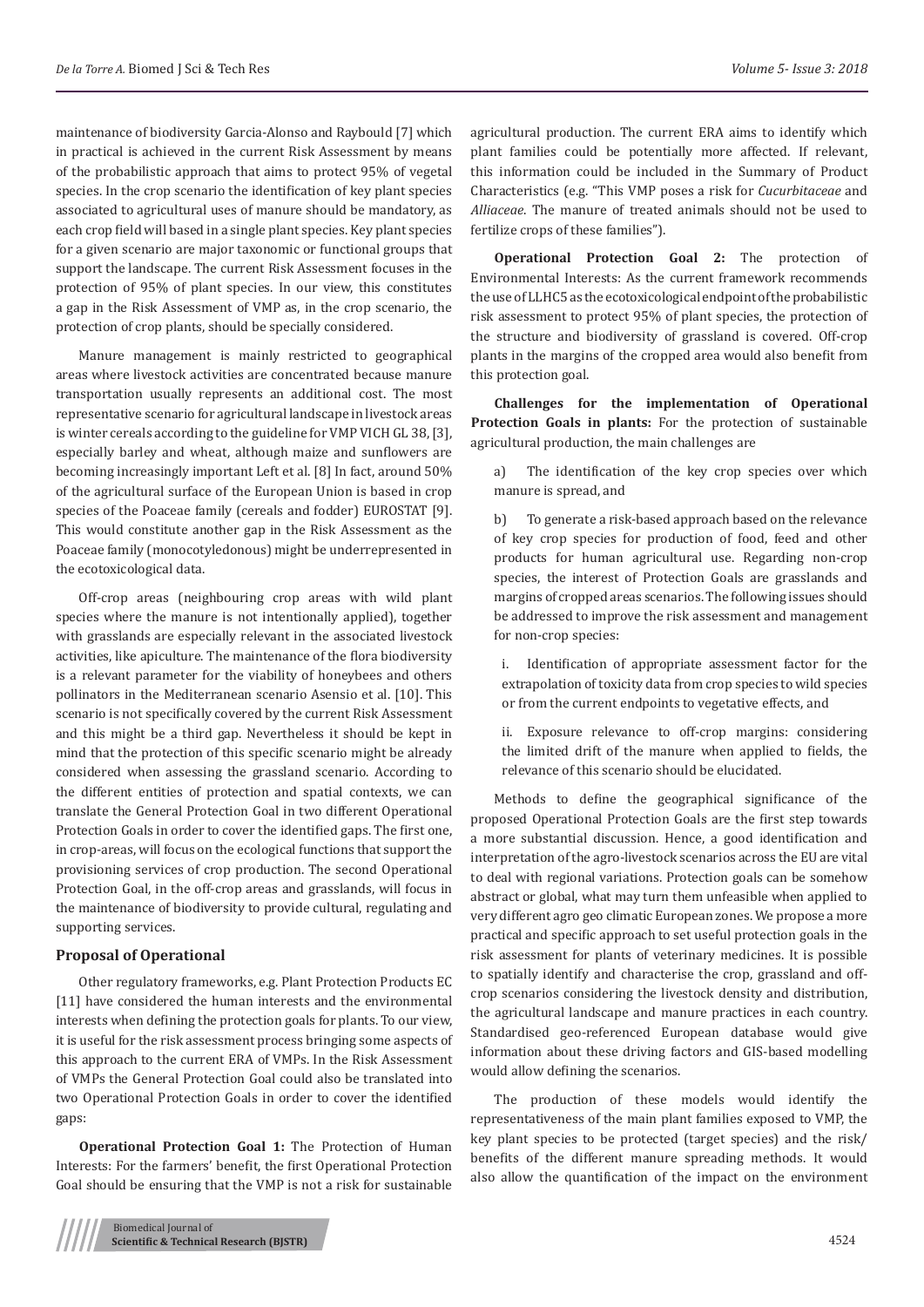according to the spatial differentiation of manure emissions and agro-livestock scenarios for policy formulation. It would be very valuable in order to refine risk: For instance, if the use of manure in grasslands is limited to specific countries/regions, a zonal risk assessment would be more informative than assuming the worsecase scenario, allowing determined regions to benefit from the use of manure as fertilizer.

#### **Tools for further Risk Assessment and Management**

In case that, during the assessment procedure, a risk is found for plants, the current scientific knowledge gives us additional tools for the refinement and management of such risk. It should also be taken into account that due to the persistence and mobility in soil and the continuous emission of active substances in manure, the accumulation in soil might also occur Zhang et al. [12]. This issue might somehow worsen the risk identified for plants. In a first step, available information on manure treatment methods could be employed for the management of the risk for plants. Composting is considered as one of the "best available techniques" for the onfarm processing of manure to avoid contamination associated to soil fertilization Foged et al. & Giner et al. [6,13]. Its effectivity has been specifically demonstrated for some VMPs in avian manure Slana et al. [14]. Authors observed that when broiler manure is handled according to the usual manure management praxis, levels of antibiotic decrease and no risk for the terrestrial plants exists.

Another procedure would be to use spatially distributed models as an instrument to recommend not applying medicated manure on to hotspot areas where antibiotic accumulation can occur, increasing the risk for plants. It would depend on antibiotic emission (areas with high livestock density), soil characteristics, which vary across Europe, and antibiotic properties, which vary across drug classes. De la Torre et al. [15] developed soil maps for antibiotic contamination that show a high geographic variability. They can be successfully used for evaluating high and low risk areas within the EU and for designing interventions to mitigate the risk of VMPs. Risk models could also offer a great advantage in the preparation of monitoring protocols and surveillance programs. An example are the spatially implemented models for pesticides in soil, surface water and groundwater Tiktak et al. & Pistocchi et al. [16,17] which offer information on potential problematic areas for contamination. This is especially relevant for VMPs as current data relating to their occurrence, fate, transport and effects in the environment are poor and incomplete.

# **Conclusion**

The proposed approach aims to improve the current ERA of VMPs for terrestrial plants considering the different agro-livestock scenarios in which manure is usually applied, and the target plant species to be protected by proposing refinement and mitigation tools. This, in turn, is expected to help decision-makers for more pragmatic judgements regarding differentiated land use and spatial risk mitigation measures.

# **Acknowledgment**

This work has been funded by the Spanish Government (RTA2014-00012-C03-02), Community of Madrid (S2013/ABI-2747 (TAVS-CM)) and Structural Funds of the European Union.

#### **References**

- 1. EPC (2001) European Parliament and the Council. Directive 2001/82/ EC on the Community code relating to veterinary medicinal products.
- 2. [Devos Y \(2015\) Optimising environmental risk assessments. EMBO](https://www.ncbi.nlm.nih.gov/pmc/articles/PMC4576975/) [reports 16\(9\): 1060-1063.](https://www.ncbi.nlm.nih.gov/pmc/articles/PMC4576975/)
- 3. [VICH GL \(2003\) Guideline on environmental impact assessment for](https://www.criver.com/sites/default/files/resource-files/SA-TS-environmental-impact-Risk-assessment-of-veterinary-medicinal-products.pdf) [veterinary medicinal products phases II.](https://www.criver.com/sites/default/files/resource-files/SA-TS-environmental-impact-Risk-assessment-of-veterinary-medicinal-products.pdf)
- 4. [EMA \(2011\) European Medicines Agency. Concept paper on testing](http://www.ema.europa.eu/docs/en_GB/document_library/Scientific_guideline/2015/06/WC500188357.pdf) [strategy and risk assessment for plants in the phase 2, of the](http://www.ema.europa.eu/docs/en_GB/document_library/Scientific_guideline/2015/06/WC500188357.pdf) [environmental risk assessment for veterinary medical products.](http://www.ema.europa.eu/docs/en_GB/document_library/Scientific_guideline/2015/06/WC500188357.pdf)
- 5. [Kuster A, Adler N \(2014\) Pharmaceuticals in the environment: scientific](https://www.ncbi.nlm.nih.gov/pmc/articles/PMC4213597/) [evidence of risks and its regulation. Phil Trans R Soc B 369: 20130587.](https://www.ncbi.nlm.nih.gov/pmc/articles/PMC4213597/)
- 6. [Foged Henning Lyngsø, Xavier Flotats, August Bonmati Blasi, Jordi](https://www.researchgate.net/publication/267095323_Inventory_of_Manure_Processing_Activities_in_Europe) [Palatsi \(2011\) Inventory of manure processing activities in Europe.](https://www.researchgate.net/publication/267095323_Inventory_of_Manure_Processing_Activities_in_Europe) [Technical Report No. I concern "Manure Processing Activities in Europe"](https://www.researchgate.net/publication/267095323_Inventory_of_Manure_Processing_Activities_in_Europe) [to the European Commission. Directorate-General Environment p. 138.](https://www.researchgate.net/publication/267095323_Inventory_of_Manure_Processing_Activities_in_Europe)
- 7. [Garcia Alonso M, Raybould A \(2014\) Protection goals in environmental](https://www.ncbi.nlm.nih.gov/pubmed/24154954) [risk assessment: a practical approach. Transgenic Res 23\(6\): 945-956.](https://www.ncbi.nlm.nih.gov/pubmed/24154954)
- 8. [Leff B, Ramankutty N, Foley JA \(2004\) Geographic distribution of major](https://agupubs.onlinelibrary.wiley.com/doi/pdf/10.1029/2003GB002108) [crops across the world. Global biogeochemical cycles 18\(1\): 21-27.](https://agupubs.onlinelibrary.wiley.com/doi/pdf/10.1029/2003GB002108)
- 9. (2017) EUROSTAT (Statistical Offic of the European Union) Crop production in EU standard humidity.
- 10. [Asensio I, Vicente Rubiano M, Muñoz MJ, Fernández-Carrión E, Sánchez-](http://journals.plos.org/plosone/article?id=10.1371/journal.pone.0164205)[Vizcaíno JM, et al. \(2016\) Importance of Ecological Factors and Colony](http://journals.plos.org/plosone/article?id=10.1371/journal.pone.0164205) [Handling for Optimizing Health Status of Apiaries in Mediterranean](http://journals.plos.org/plosone/article?id=10.1371/journal.pone.0164205) [Ecosystems. PloS one 11\(10\): e0164205.](http://journals.plos.org/plosone/article?id=10.1371/journal.pone.0164205)
- 11. EC (2002) European Commission Health & Consumer Protection Directorate-General. Guidance Document on Terrestrial Ecotoxicology under Council Directive 91/414/EEC. SANCO/10329/2002 revs 2 final.
- 12. [Zhang H, Li X, Yang Q, Sun L, Yang X, et al. \(2017\) Plant Growth, Antibiotic](https://www.ncbi.nlm.nih.gov/pubmed/29099753) [Uptake, and Prevalence of Antibiotic Resistance in an Endophytic System](https://www.ncbi.nlm.nih.gov/pubmed/29099753) [of Pakchoi under Antibiotic Exposure. Int J Environ Res Public Health](https://www.ncbi.nlm.nih.gov/pubmed/29099753) [14\(11\): 1336.](https://www.ncbi.nlm.nih.gov/pubmed/29099753)
- 13. [Giner G, Georgitzikis K, Scalet BM, Montobbio P, Roudier S, Delgado L](https://ec.europa.eu/jrc/en/publication/eur-scientific-and-technical-research-reports/best-available-techniques-bat-reference-document-intensive-rearing-poultry-or-pigs) [\(2017\) Best Available Techniques \(BAT\) Reference Document for the](https://ec.europa.eu/jrc/en/publication/eur-scientific-and-technical-research-reports/best-available-techniques-bat-reference-document-intensive-rearing-poultry-or-pigs) [Intensive Rearing of Poultry or Pigs. EUR 28674 EN.](https://ec.europa.eu/jrc/en/publication/eur-scientific-and-technical-research-reports/best-available-techniques-bat-reference-document-intensive-rearing-poultry-or-pigs)
- 14. [Slana M, Žigon D, Sollner Dolenc M \(2017\) Enrofloxacin degradation in](https://www.ncbi.nlm.nih.gov/pubmed/28401385) [broiler chicken manure under field conditions and its residuals effects to](https://www.ncbi.nlm.nih.gov/pubmed/28401385) [the environment. Environ Sci Pollut Res 24\(15\): 13722-13731.](https://www.ncbi.nlm.nih.gov/pubmed/28401385)
- 15. [De la Torre A, Iglesias I, Carballo M, Ramírez P, Muñoz MJ \(2012\) An](https://www.ncbi.nlm.nih.gov/pubmed/22154480) [approach for mapping the vulnerability of European Union soils to](https://www.ncbi.nlm.nih.gov/pubmed/22154480) [antibiotic contamination. Science of the Total Environment 414: 672-](https://www.ncbi.nlm.nih.gov/pubmed/22154480) [679.](https://www.ncbi.nlm.nih.gov/pubmed/22154480)
- 16. [Tiktak A, De Nie DS, Garcet JDP, Jones A, Vancloosterb M \(2004\)](http://www.ucd.ie/dipcon/docs/theme08/theme08_10.PDF) [Assessment of pesticide leaching risk at the Pan-European level using a](http://www.ucd.ie/dipcon/docs/theme08/theme08_10.PDF) [spatially disturbed model. The Europ PEARL approach. J Hidrology 289:](http://www.ucd.ie/dipcon/docs/theme08/theme08_10.PDF) [222-238.](http://www.ucd.ie/dipcon/docs/theme08/theme08_10.PDF)
- 17. [Pistocchi A, Vizcaino P, Hauck M \(2009\) A GIS model-based screening](https://www.sciencedirect.com/science/article/pii/S030147970900187X) [of potential contamination of soil and water by pyrethroids in Europe.](https://www.sciencedirect.com/science/article/pii/S030147970900187X) [Journal of Environmental Management 90\(11\): 3410-3421.](https://www.sciencedirect.com/science/article/pii/S030147970900187X)